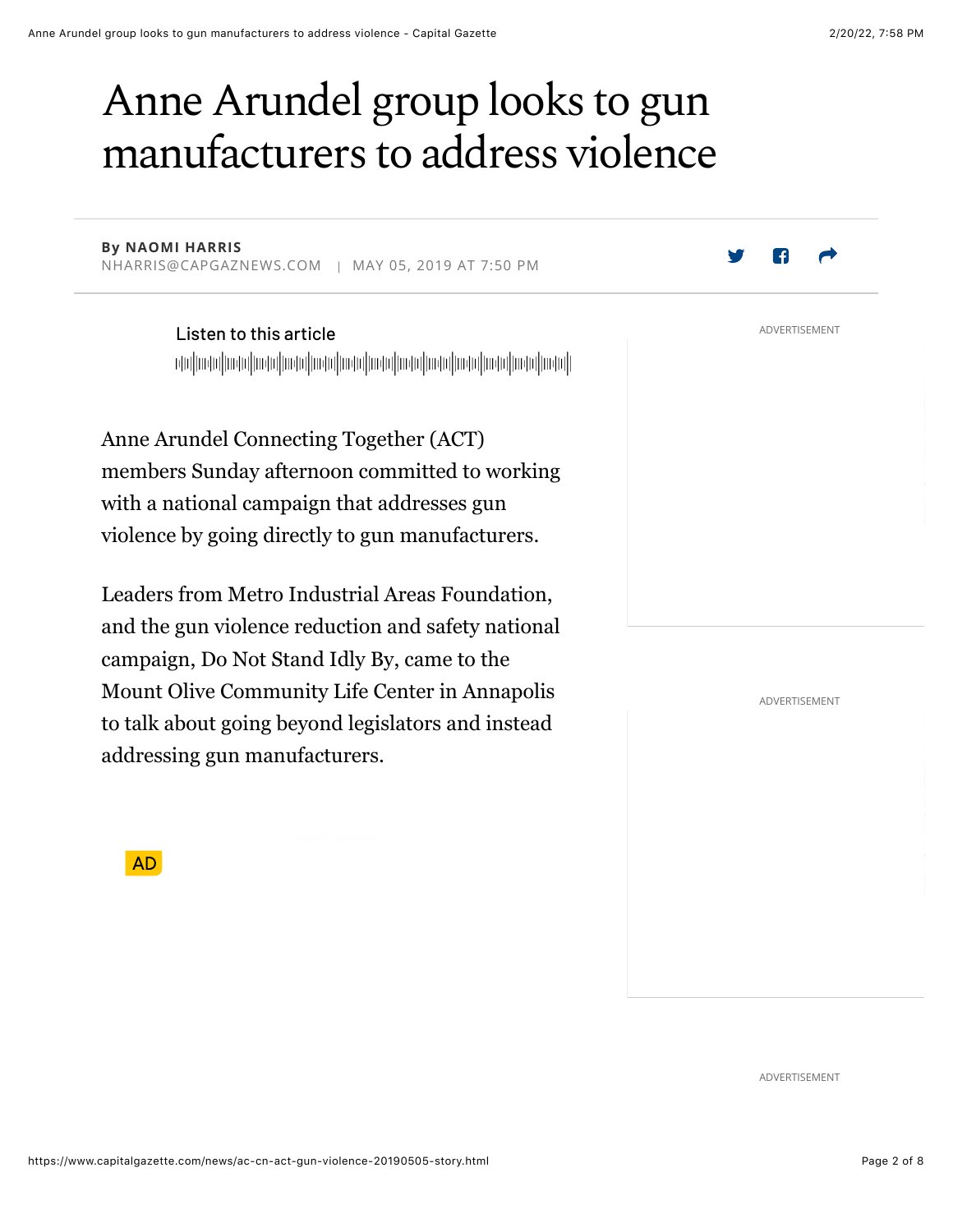"They decide who they sell their guns to, the manufactures, decide on the stores," said Rabbi Joel Mosbacher, the co-chair of Do Not Stand Idly By.

"Gun manufacturers can decide to stop doing business with the bad apple dealers that are responsible for the sale of a huge number of crime guns that show up at crime scenes all around the states," Mosbacher said.

Mosbacher, who lost his father to gun violence in Chicago, talked about the work of the campaign to combine efforts with the community, religious leaders, police, mayors, sheriffs, county officials and governors to keep people safe.



 $N$ **EWS** 

More than 1,100 interfaith residents unite, pledge to make Anne Arundel County a better place

OCT 06, 2018 AT 5:00 AM

"We are going to collectively use our power to pressure the gun companies to do what they can do to change the gun industry, and reduce gun deaths in America," Mosbacher said.

Along with Mosbacher, Bishop Charles Carroll, an ACT member and chair of the Anne Arundel County Gun Violence

#### **LATEST NEWS**

 $|?|$ 

'I enjoyed becoming a part of the fabric of the community.' Longtime WRNR host Bob Waugh reflects on time on airwaves FEB 13, 2022



ADVERTISEMENT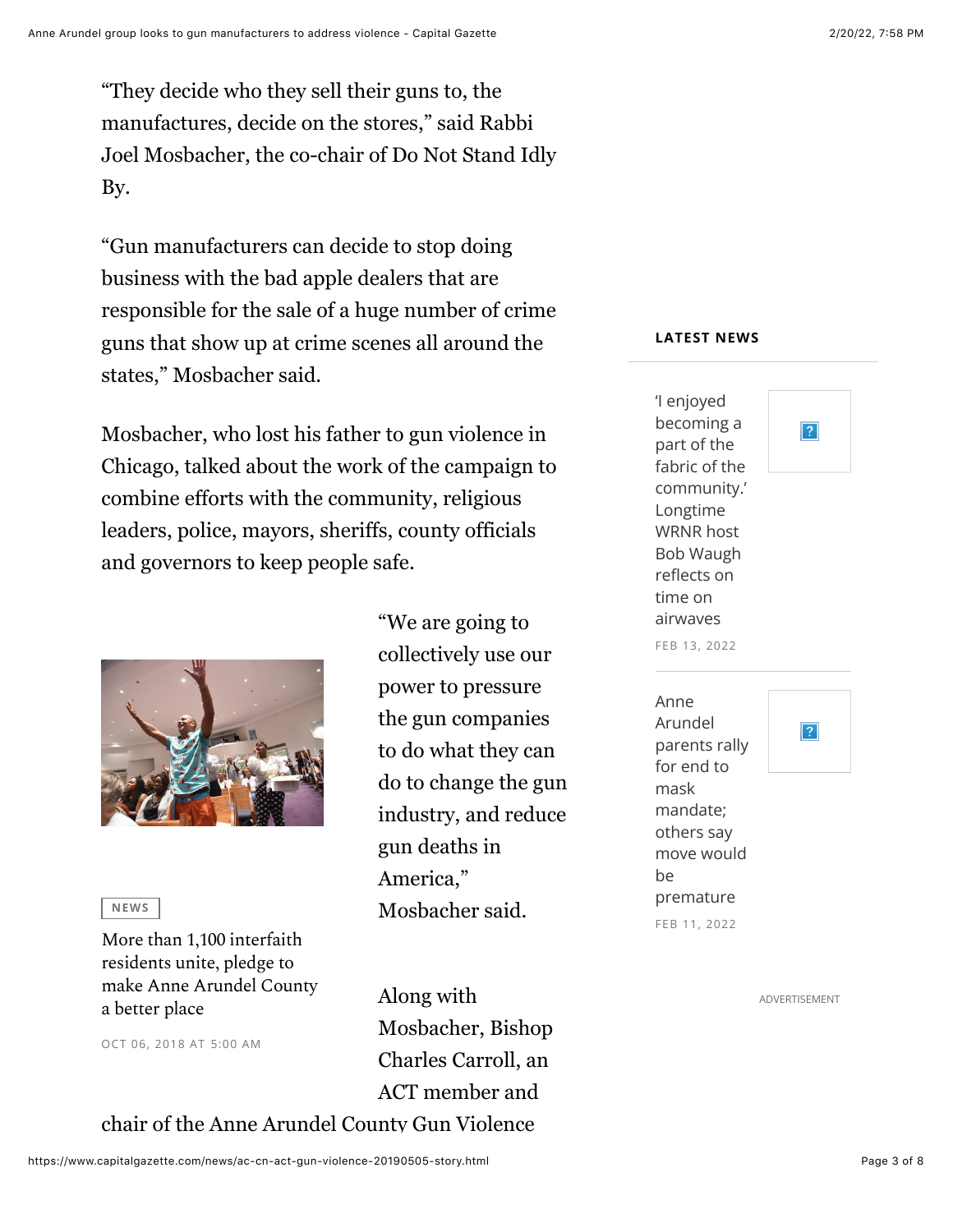Prevention Task Force, talked about the resulting losses of gun violence.

chair of the Anne Arundel County Gun Violence

Carroll, who lost his son to gun violence in Annapolis, talked openly about grieving families and to see the response of over 100 people attend the event meant a lot to him.

"We are in a crisis right now in America, with mass shootings and local killings We need to do everything we can to combat this problem," Carroll said.

Linda Mundy, co-chair of ACT's Gun Violence Reduction & Safety Team, said ACT's decision to focus on gun violence was a result of the Capital Gazette shooting in 2018, in which a man killed five newspaper employees — Gerald Fischman, Rob Hiaasen, Rebecca Smith, Wendi Winters and John McNamara.

[Most read] A culture of nudism developed in secret at Annapolis area club. Now, Pine Tree struggles to be more inclusive as the outside world changes. »

The Do Not Stand Idly By campaign works to combine different departments from police, mayors, county officials and state attorneys to come together.

#### Sponsored Links by Taboola **You May Like**

**30 Defunct Restaurant Chains That Americans…**

**Psoriatic Arthritis Indicators - Many May Wish They Ha…**

**Eat This Every Day To Empty Your Bowels Every…**

**63 Year-Old Fitness Legend Shares His 4 Must Eat…**

ADVERTISEMENT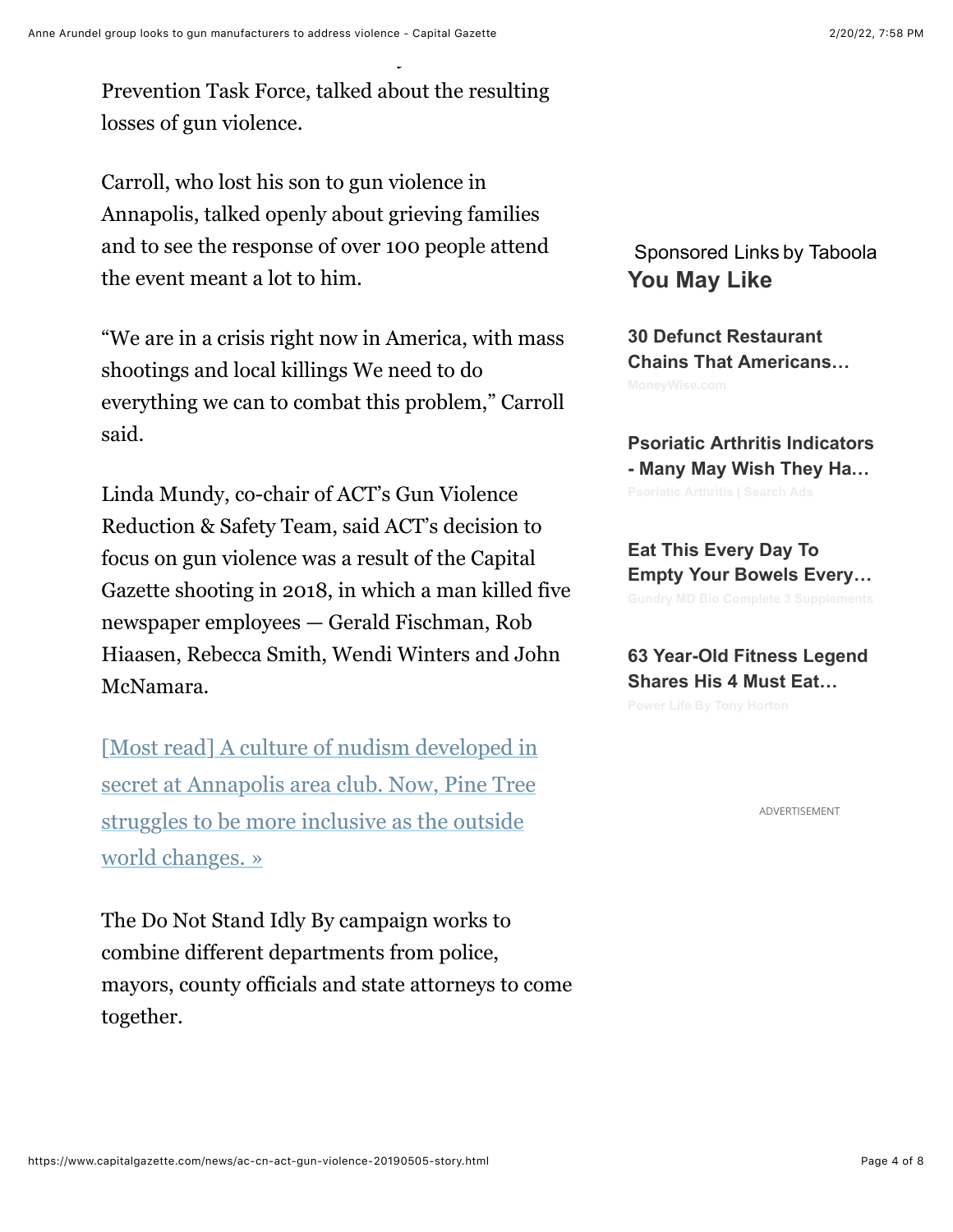**MOST READ** 



The campaign promotes requesting information from gun manufacturers on safety and security, evaluating and testing new gun safety products, using data to evaluate the safety performance of gun manufacturers, and working with gun manufacturers to invest in life-saving safety technology.

ACT, a non-partisan organization, launched in October 2018 and combines 26 organizations from mostly faith-based churches and organizations to help "transform the lives" for people within Anne Arundel County, according to the press release.

"ACT is about building power, building power with people in their communities. They can have the ability to act and bring change," said lead organizer and pastor of the United Church of Christ of Annapolis, Reverend Ryan Sirmons.

Along with members of churches, local officials like County Executive Steuart Pittman, attended the event.

| <b>PUZZLES&amp;</b><br>GAMES<br>Sunday | ? |
|----------------------------------------|---|
| Jumble                                 |   |
| FEB 1, 2018                            |   |
| CAPITAL<br><b>STYLE</b>                |   |
| <b>Best of Anne</b>                    |   |
| Arundel                                |   |
| County                                 |   |
| Readers'                               |   |
| Choice poll                            |   |
| 2022:                                  |   |
| Nominations                            |   |
|                                        |   |
| now closed                             |   |
| 3h                                     |   |
|                                        |   |
| <b>ANNAPOLIS</b>                       |   |
|                                        |   |
| <b>Building</b>                        |   |
| Annapolis<br>Board of                  |   |
| Appeals                                |   |
| clears path                            |   |
| for                                    |   |
| permanent                              |   |
| fence at                               |   |
| South                                  |   |
| Annapolis                              |   |
| <b>Yacht Centre</b>                    |   |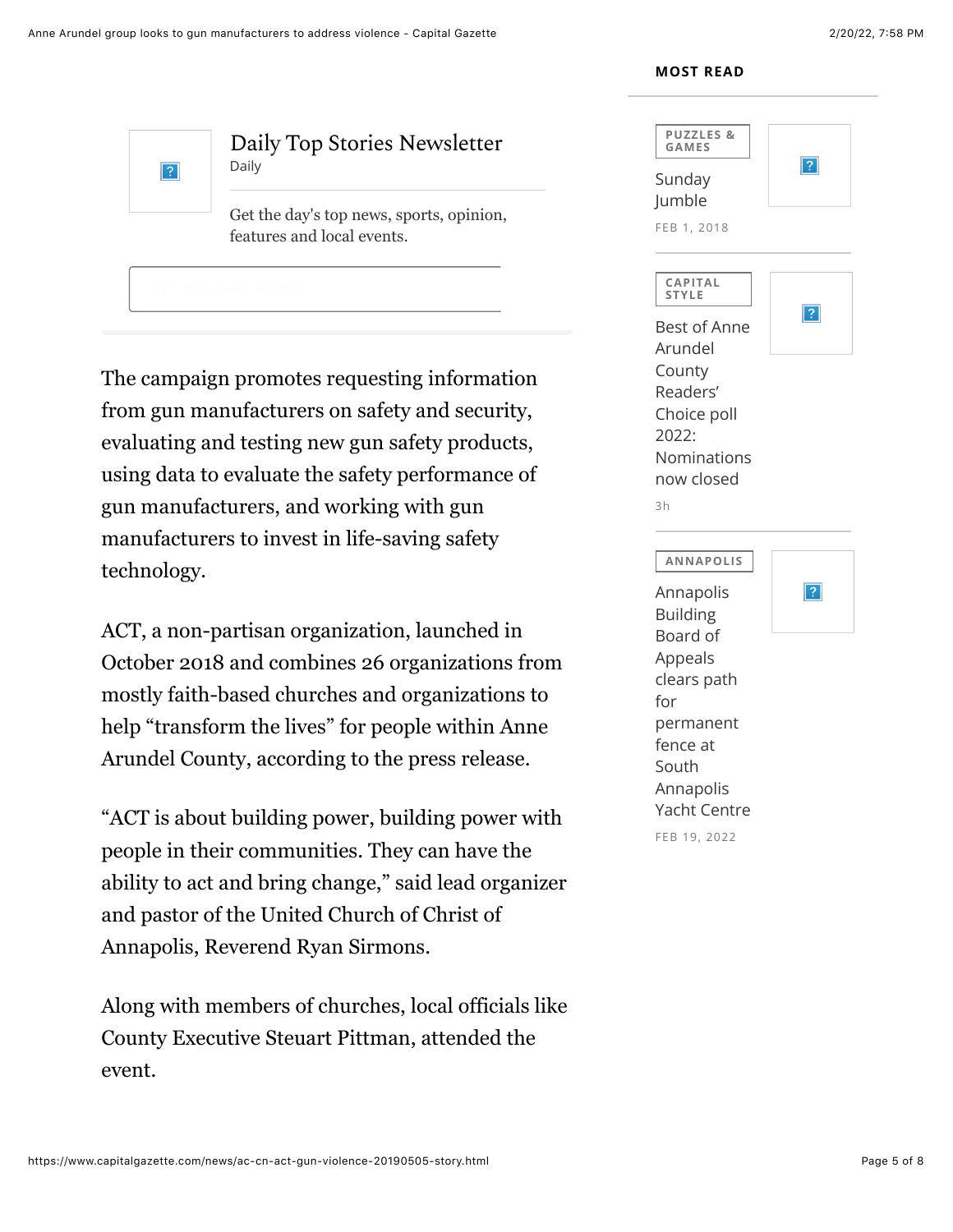

**NEWS** 

Survey: Drugs remain top concern for Anne Arundel residents

APR 12, 2019 AT 5:00 AM

[Most read] At Maryland climate bill hearing, gas companies and others take issue with requirements for newly constructed buildings »

"I am glad that I am here, I looked at the website for Do Not Stand Idly By, and I

think it is a brilliant campaign," Pittman said. "When you go after stockholders and put financial pressure on companies that are doing manufacturing, you can get them to talk."

ACT also established a group that focuses on gun violence, identifies injustice for families of gunshot victims from unsolved murders, use of illegallyowned guns in gun violence incidents, addresses fear and trauma by daily gun violence, and more.

**Topics: Steuart Pittman**